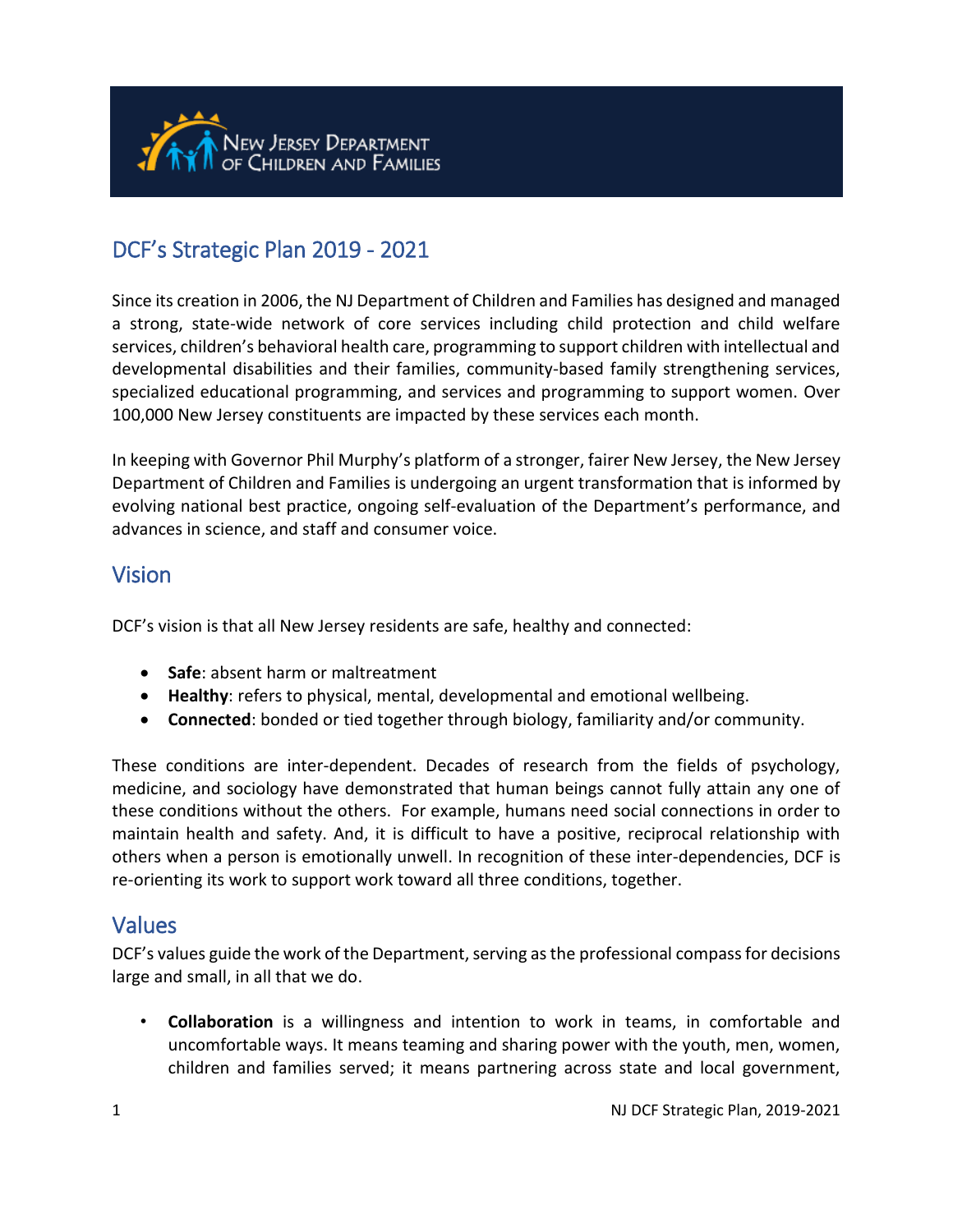philanthropy and the private sector, and it means being open to, and accepting, input and assistance from traditional and non-traditional partners in service. This includes contracted agencies, clients, staff and consultants.

- **Equity** means making sure that staff throughout the Department do what is needed to support and assist each person served to be safe, healthy and connected. It means recognizing that the goal is equitable outcomes, and that the pathway to equity may require different efforts and levels of effort for each constituent.
- **Evidence** refers to the use of evidence-based and evidence-informed practices, and the use of data and outcomes as a basis for advancing - or ending – certain programs and services. Evidence also is an important value in decision making in specific cases in the sense that any time DCF makes decisions that will change individuals' or families' lives, those decisions need to be made on the basis of clear criteria.
- **Family** is DCF's primary focus. DCF's work is in the interest of family and should be determined, as much as possible, by listening to their needs and providing appropriate supports. This includes the family of staff, all of whom have valuable input to DCF's goals and processes.
- **Integrity** means that DCF is honest, reliable and respectful in all that we do.

## Core Approaches

As DCF moves ahead, we have identified a set of core approaches that we will work to embed across the Department. These are not initiatives or programs, but instead are practices that DCF will be embedded in all aspects of our work:

- **Race equity** DCF recognizes that that racial bias impacts families' circumstances and the ways in which public systems - such as those operated by the Department – interact with families. In consultation with a national expert, DCF is launching work to attend to race equity in all areas of the Department, with the ultimate goal of promoting equitable treatment for all NJ constituents, and equitable outcomes for DCF services.
- 2 **NJ DCF Strategic Plan, 2019-2021** • **Healing Centered Practice** – Many of the parents and children DCF works with have experienced adversity or trauma. DCF is working to ensure that its staff and service network have the skillset and orientation to promote healing and resilience. Enriching staff with training and professional development is central to that effort. In addition, DCF is advancing the development of a culture of safety throughout the department and utilizing a safety science approach to resolve and learn from critical incidents. Staff that has lived through and healed from trauma including vicarious and secondary can recognize it and support others' healing journeys, as well. Approaching every interaction from a perspective of healing creates an environment that is safe, welcoming and productive – all elements essential in DCF's work, both internally and externally. DCF's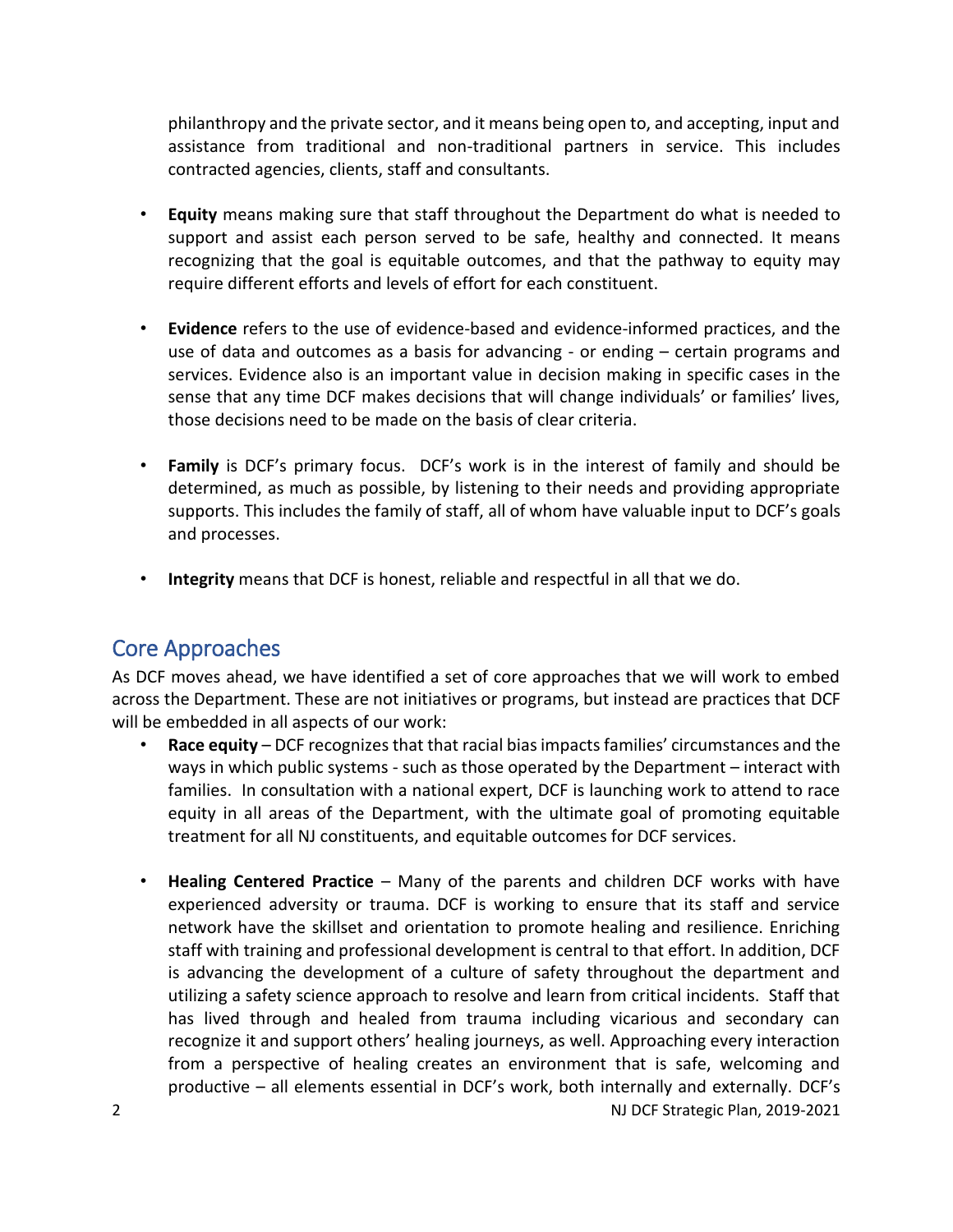practice models, customer service, physical spaces and services purchased on behalf of New Jersey residents will promote healing.

- **Protective Factors Framework** DCF is structuring its practice models and purchased services to assess for and to promote the five (5) protective factors, conditions which when they are in place within individuals, family systems, and/or communities - reduce risk to health and well-being: parental resilience, social connections, concrete support in times of need, knowledge of parenting and child development, and social and emotional competence for children.
- **Family Voice** –Individuals and families know better than anyone else what they need to thrive. DCF's new Office of Family Voice will use innovative approaches to organize and elevate the voice of constituents, ensuring that those with lived experience are included in decisions regarding policy, operations, and practice throughout the Department. DCF's new Office of Family Voice will be responsible for planning, designing, implementing, and evaluating these constituent voice efforts.
- **Collaborative Safety** This is a model of behavior as much as it involves operations. DCF is incorporating the type of science that is used in aviation, heavy industry, health care and other safety critical sectors into child and family services so that staff do not merely respond to adverse events, but learn from them in such a way that the department can reliably prevent future adverse events from happening. This way of working rests on an ability to create a safe space for staff to advise where the weaknesses exist before critical events occur, and the ability of the Department to assess critical events from a systems, rather than an individual, perspective.

## Strategic Priorities & Strategic Goals

DCF's strategic focus identifies major priorities for the Department as we strive to maintain excellence in core service delivery, while achieving a large-scale, fundamental transformation. In the coming years, DCF will manage to this integrated set of priorities.

#### **Service Excellence**

Throughout 2018, DCF undertook an assessment of the Department's performance, examining outcome and management data, needs assessments, and holding a statewide listening tour. As a result of this assessment period, the Department has identified the following as the major areas of focus:

- Incorporating behavior based case planning in New Jersey's child welfare practice model
- Improving safety assessment and safety planning in child protection services
- Achieving timely permanency for children and youth in foster care
- Recruiting and sustaining a strong resource family care network, which operates in partnership with families of origin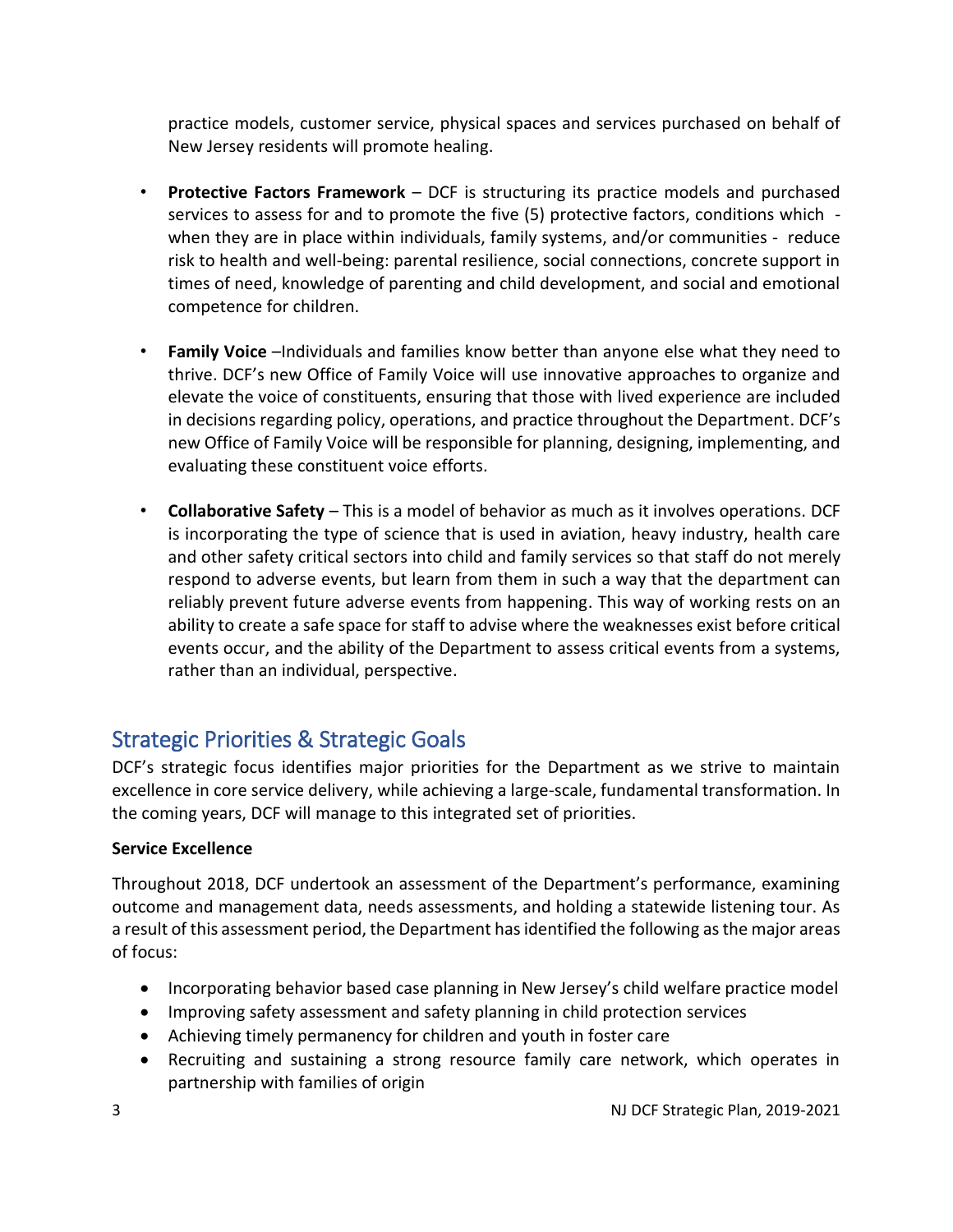- Promoting empowerment for women and girls
- Further developing a high quality, high-impact network of community-based primary prevention services
- Promoting interdependence and thriving amongst transition age youth
- Maintain and support quality assurance and customer service in integrated health services
- Cultivate and sustain relationships with internal and external partners and providers in supporting youth with behavioral health and disability services.

#### **Transformational Goals**

The service excellence goals referenced above are all important goals, but they are goals set within the parameters of traditional service delivery. In order to achieve the vision of *safe, healthy and connected*, however, DCF will need to fundamentally transform. The engine of this transformation will be four (4) major priorities:

**Primary prevention of maltreatment and maltreatment related fatalities -** This includes child maltreatment, domestic violence and sexual assault prevention. DCF's Divisions on Women, Family and Community Partnerships, Child Protection and Permanency all offer programs and services focused on strengthening families. Through its 57 Family Success Centers, Child Assault Prevention Programs, Home Visitation, School Based Youth Programming and more, DCF is working with children and families to help them be their best selves.

**Preserving kinship connections -** Child and family services, whether through child protection or behavioral health services, has the authority to separate families. Family separation is a damaging and imperfect tool that can inflict trauma on the children it is meant to be helping. When it is absolutely necessary to separate children from families to ensure the safety of the child, however, DCF will focus on making sure that children can remain with extended family or family friends.

**Staff health and wellness -** Staff working in fields such as child protection, behavioral health, sexual violence and intimate partner violence are at high risk of experiencing vicarious trauma. DCF will focus on staff health and wellness to ensure that public servants who dedicate their professional lives to working with highly traumatized clients are working in environments that provide state-of-the art supports to them; and to create work environments and supports that set frontline staff up to succeed in engaging with children, youth and families.

**A fully integrated and inclusive Children's System of Care (CSOC)**: Youth and their families will benefit from integrated health services provided through a collaborative of primary care/behavioral health care management models and a strengthened delivery system of integrated care for co-occurring emotional/substance use/intellectual and